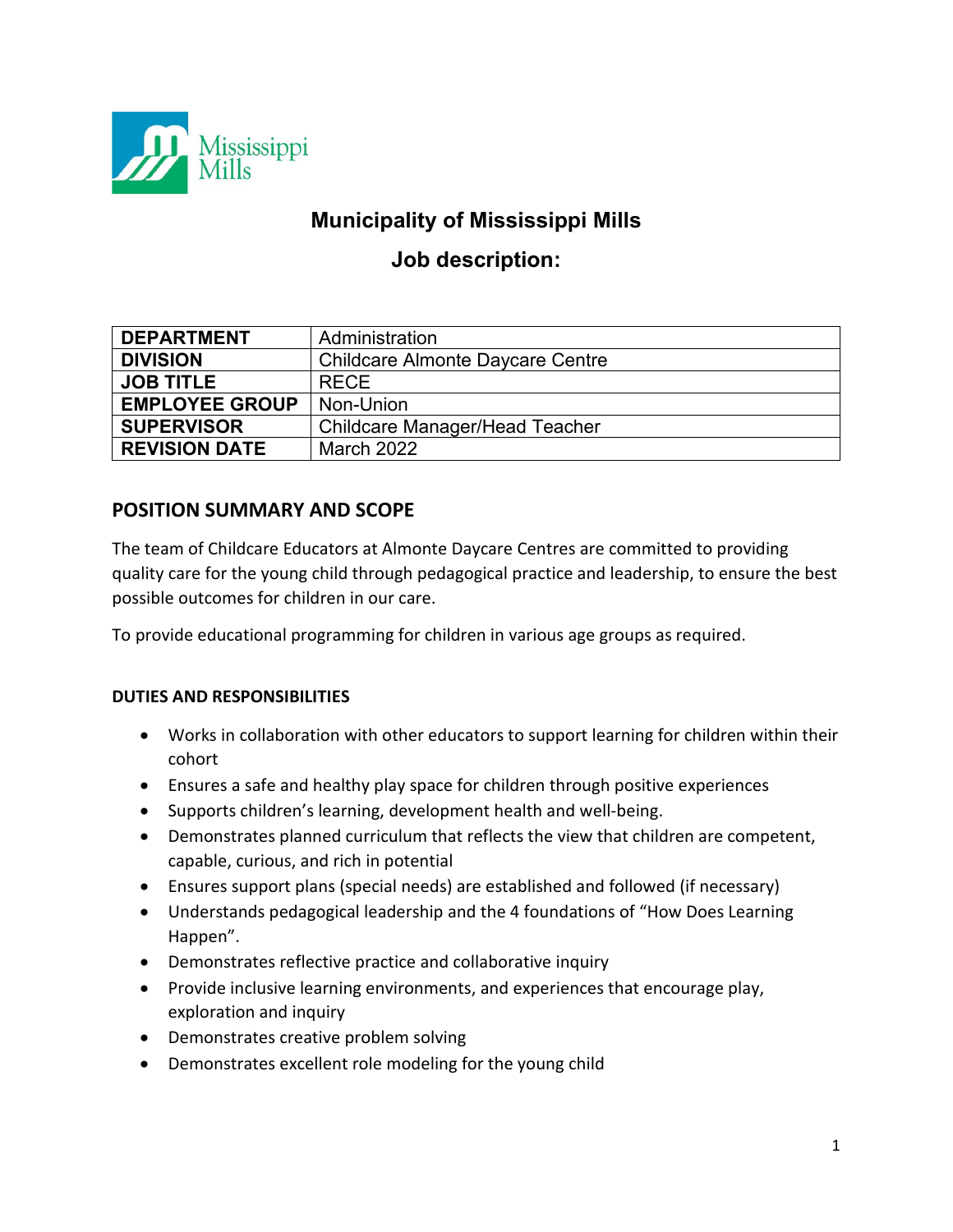- Monitors children during outdoor activities and interacts with them to enhances their learning
- Serve snacks
- Ensures the children are learning positive behaviors by providing guidance and direction
- Demonstrated commitment to ongoing professional development by engaging in continued learning. (Community of Practice)
- Participates in Quality Assurance
- Participates in yearly performance appraisal
- Attends all staff meetings as required

#### **Computer knowledge**

• Has working knowledge of computers/ipads, HiMama , Microsoft programs and internet

#### **Parent interaction:**

- Maintains a professional working relationship with families
- Respects diversity, equity, and inclusion
- Develops a sense of community and partnerships with families
- Communicates with parents through Hi Mamma program

#### **Health and safety**

- Provide a satisfactory police vulnerable Sector check within the last 6 months
- Must adhere to health and safety standards and procedures as set out by the municipality.
- Completion of the Health and Safety Training for workers, (under OHS)
- WHMIS -GHS training mandatory
- Ensures proper cleaning/disinfection protocol is followed
- Must always wear protective PPEs (masks and face shields)

#### **EDUCATIONAL REQUIRMENTS**

- ECE or equivalent from an accredited College or University an asset
- Registration in good standing with the College of ECE
- Provide a satisfactory Police Vulnerable Sector Check within the last 6 months. *mandatory*
- Valid Standard first aid and CPR C *mandatory*
- Immunization up to date (Booster) and COVID vaccination 2nd dose. *mandatory*